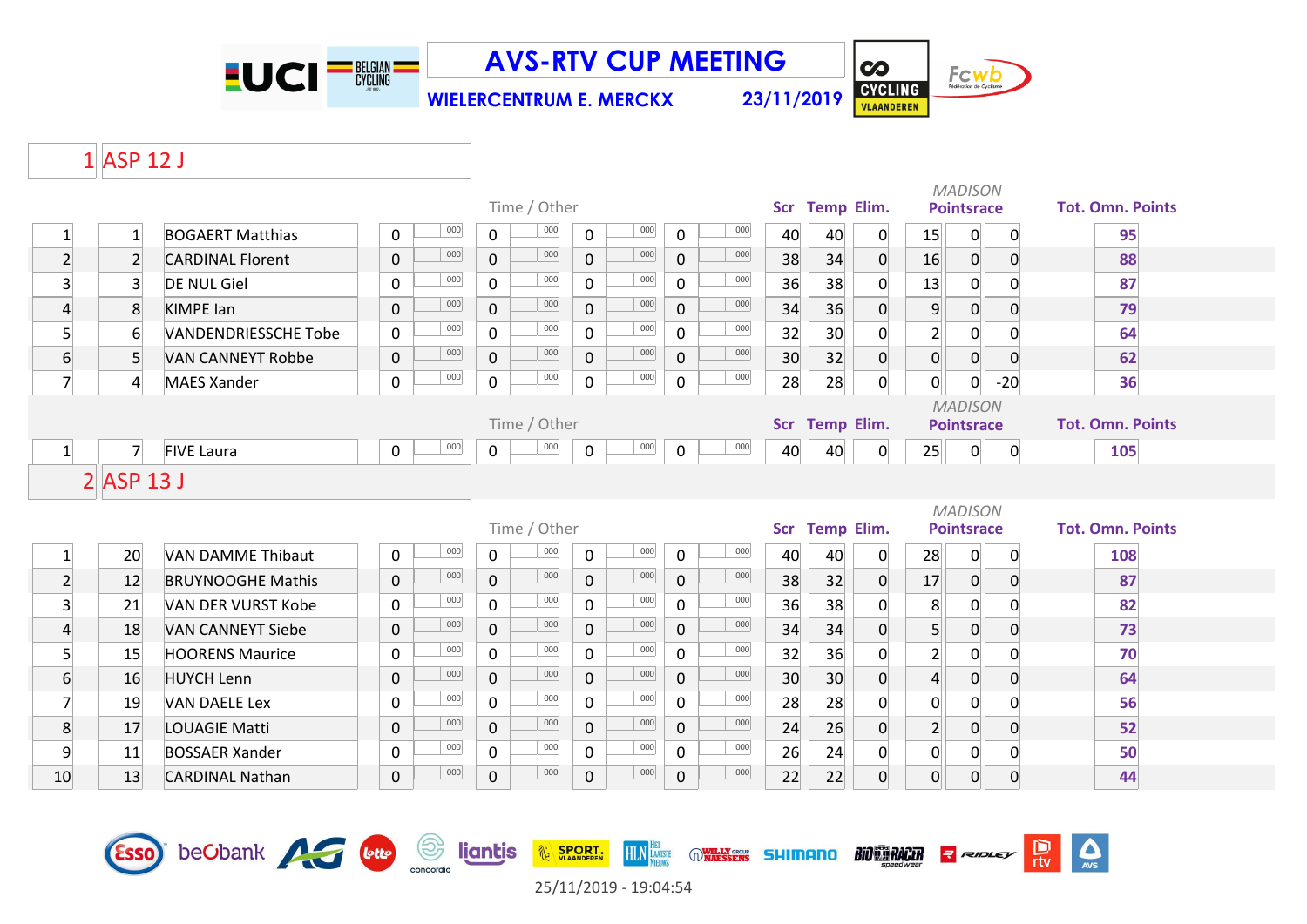

**WIELERCENTRUM E. MERCKX 23/11/2019**



 $| \boldsymbol{\infty} |$ 

# 3 ASP 14 J

|                 | Time / Other |                                    |              |     |                |              |                             |                  |                |                    |                 |                  | <b>MADISON</b><br>Scr Temp Elim.<br><b>Pointsrace</b><br><b>Tot. Omn. Points</b> |                  |                   |                |                            |  |  |
|-----------------|--------------|------------------------------------|--------------|-----|----------------|--------------|-----------------------------|------------------|----------------|--------------------|-----------------|------------------|----------------------------------------------------------------------------------|------------------|-------------------|----------------|----------------------------|--|--|
| $\mathbf{1}$    | 25           | <b>AERNOUTS Nicolas</b>            | 0            | 000 | 0              | 000          | 0                           | 000              | 0              | 000                | 38              | 38               | $\overline{0}$                                                                   | $6 \overline{6}$ | $\overline{0}$    | $\overline{0}$ | 82                         |  |  |
| $\overline{2}$  | 28           | <b>DE BOCK Aless</b>               | $\pmb{0}$    | 000 | $\overline{0}$ | 000          | $\mathsf{O}$                | 000              | 0              | 000                | 32              | 40               | $\overline{0}$                                                                   | $\overline{9}$   | 0                 | $\overline{0}$ | 81                         |  |  |
| $\overline{3}$  | 37           | METTEPENNINGEN Arne                | 0            | 000 | $\mathbf 0$    | 000          | $\mathsf{O}$                | 000              | $\mathbf 0$    | 000                | 30              | 36               | $\overline{0}$                                                                   | $\overline{7}$   | 0                 | $\overline{0}$ | 73                         |  |  |
| $\overline{4}$  | 40           | <b>SCHELDEMAN Xander</b>           | $\mathbf 0$  | 000 | 0              | 000          | $\mathsf{O}$                | 000              | $\mathbf 0$    | 000                | 40              | 8 <sup>°</sup>   | $\overline{0}$                                                                   | 20               | 0                 | $\overline{0}$ | 68                         |  |  |
| $5\overline{)}$ | 48           | <b>WEYTS Louis</b>                 | 0            | 000 | $\mathbf 0$    | 000          | $\mathsf{O}$                | 000              | 0              | 000                | 36              | 28               | 0                                                                                | $\vert$ 1        | $\overline{0}$    | $\overline{0}$ | 65                         |  |  |
| 6               | 33           | <b>GABRIELS Jonas</b>              | $\mathbf 0$  | 000 | $\mathbf 0$    | 000          | $\mathbf 0$                 | 000              | 0              | 000                | 28              | 30 <sup>°</sup>  | $\mathbf{0}$                                                                     | $\mathbf 0$      | $\overline{0}$    | $\overline{0}$ | 58                         |  |  |
| $\overline{7}$  | 38           | <b>PUYPE Bram</b>                  | 0            | 000 | 0              | 000          | $\mathbf 0$                 | 000              | 0              | 000                | 14              | 34               | $\overline{0}$                                                                   | 8                | $\overline{0}$    | $\overline{0}$ | 56                         |  |  |
| 8               | 45           | <b>VANSPRINGEL Mats</b>            | $\mathbf 0$  | 000 | 0              | 000          | $\mathsf{O}$                | 000              | $\mathbf 0$    | 000                | 34              | 22               | $\overline{0}$                                                                   | $\mathbf 0$      | 0                 | $\overline{0}$ | 56                         |  |  |
| 9               | 27           | D'HOOGHE Nicolas                   | $\pmb{0}$    | 000 | $\mathbf 0$    | 000          | $\mathsf{O}$                | 000              | 0              | 000                | 20              | 20               | $\overline{0}$                                                                   | $\overline{9}$   | $\overline{0}$    | $\overline{0}$ | 49                         |  |  |
| 10              | 32           | <b>FONCKE Aiko</b>                 | $\mathbf{0}$ | 000 | $\overline{0}$ | 000          | $\overline{0}$              | 000              | $\mathbf{0}$   | 000                | 22              | 26               | 0                                                                                | $\overline{0}$   | $\overline{0}$    | $\overline{0}$ | 48                         |  |  |
| 11              | 44           | <b>VANDERSTEENE Kobe</b>           | 0            | 000 | $\mathbf 0$    | 000          | $\mathsf{O}$                | 000              | $\mathbf 0$    | 000                | 24              | 24               | 0                                                                                | $\mathbf 0$      | $\overline{0}$    | $\overline{0}$ | 48                         |  |  |
| 12              | 34           | LEMESTREZ Juan                     | $\pmb{0}$    | 000 | $\mathbf 0$    | 000          | $\mathbf 0$                 | 000              | 0              | 000                | 26              | 16               | $\overline{0}$                                                                   | 3 <sup>1</sup>   | 0                 | $\overline{0}$ | 45                         |  |  |
| 13              | 46           | <b>WARRANT Robin</b>               | $\Omega$     | 000 | $\Omega$       | 000          | $\mathbf 0$                 | 000              | $\Omega$       | 000                | 8               | 32               | $\overline{0}$                                                                   | 3 <sup>1</sup>   | $\mathbf 0$       | $\overline{0}$ | 43                         |  |  |
| 14              | 24           | VAN DE PERRE Harry                 | $\pmb{0}$    | 000 | 0              | 000          | $\mathsf{O}$                | 000              | 0              | 000                | 18              | 18               | $\overline{0}$                                                                   | 5 <sup>1</sup>   | 0                 | $\overline{0}$ | 41                         |  |  |
| 15              | 31           | <b>FAUTE Arnaud</b>                | 0            | 000 | $\mathsf 0$    | 000          | $\mathsf{O}$                | 000              | 0              | 000                | 16              | 10               | $\overline{0}$                                                                   | $6 \mid$         | $\overline{0}$    | $\overline{0}$ | 32                         |  |  |
| 16              | 29           | <b>DE BODE Staf</b>                | $\mathbf 0$  | 000 | $\overline{0}$ | 000          | $\overline{0}$              | 000              | $\overline{0}$ | 000                | 10              | 14               | $\overline{0}$                                                                   | $\overline{0}$   | 0                 | $\overline{0}$ | 24                         |  |  |
| 17              | 39           | <b>SALLAERTS Ferre</b>             | 0            | 000 | $\mathbf 0$    | 000          | $\mathbf 0$                 | 000              | $\mathbf 0$    | 000                | 6               | 12               | $\mathsf{O}$                                                                     | $\mathbf 0$      | $\mathbf 0$       | $\overline{0}$ | 18                         |  |  |
| 18              | 30           | <b>DE CLERCQ Matthijs</b>          | $\pmb{0}$    | 000 | $\mathbf 0$    | 000          | $\mathbf 0$                 | 000              | 0              | 000                | 12              | $\overline{2}$   | $\overline{0}$                                                                   | $\overline{0}$   | $\overline{0}$    | $\overline{0}$ | 14                         |  |  |
| 19              | 43           | VAN DEN BOSSCHE Mon                | 0            | 000 | $\mathbf 0$    | 000          | $\mathbf 0$                 | 000              | $\mathbf 0$    | 000                | $\overline{2}$  | $6 \overline{6}$ | $\overline{0}$                                                                   | $\mathbf 0$      | $\overline{0}$    | $-20$          | $-12$                      |  |  |
| 20              | 35           | <b>MAES Luca</b>                   | $\pmb{0}$    | 000 | 0              | 000          | $\mathsf{O}$                | 000              | 0              | 000                | $\overline{4}$  | $\mathbf{1}$     | $\overline{0}$                                                                   | $\overline{0}$   | 0                 | $-20$          | $-15$                      |  |  |
| 21              | 36           | <b>MANNAERT Kiandro</b>            | 0            | 000 | $\mathsf 0$    | 000          | 0                           | 000              | 0              | 000                | $\mathbf{1}$    | 4                | 0                                                                                | $\overline{0}$   | $\overline{0}$    | $-20$          | $-15$                      |  |  |
| 22              | 26           | <b>COLLARD Ernesto</b>             | $\pmb{0}$    | 000 | 0              | 000          | $\mathbf 0$                 | 000              | $\mathbf 0$    | 000                | $1\overline{ }$ | $\mathbf{1}$     | $\overline{0}$                                                                   | 0                | 0                 | $-60$          | $-58$                      |  |  |
|                 |              |                                    |              |     |                |              |                             |                  |                |                    |                 |                  |                                                                                  |                  | <b>MADISON</b>    |                |                            |  |  |
|                 |              |                                    |              |     |                | Time / Other |                             |                  |                |                    |                 | Scr Temp Elim.   |                                                                                  |                  | <b>Pointsrace</b> |                | <b>Tot. Omn. Points</b>    |  |  |
|                 |              |                                    |              |     |                |              |                             |                  |                |                    |                 |                  |                                                                                  |                  |                   |                |                            |  |  |
|                 |              | <b>Esso</b> beCbank <b>Algebra</b> |              | (Ş) | liantis        |              | <b>SPORT.</b><br>VLAANDEREN | <b>HLN</b> LANSE |                | <b>WILLY GROUP</b> | <b>SHIMANO</b>  |                  | <b>BIO SE RACER</b>                                                              |                  | <b>RIDLEY</b>     |                | $\sum_{\text{AVS}}$<br>rtv |  |  |

25/11/2019 - 19:04:54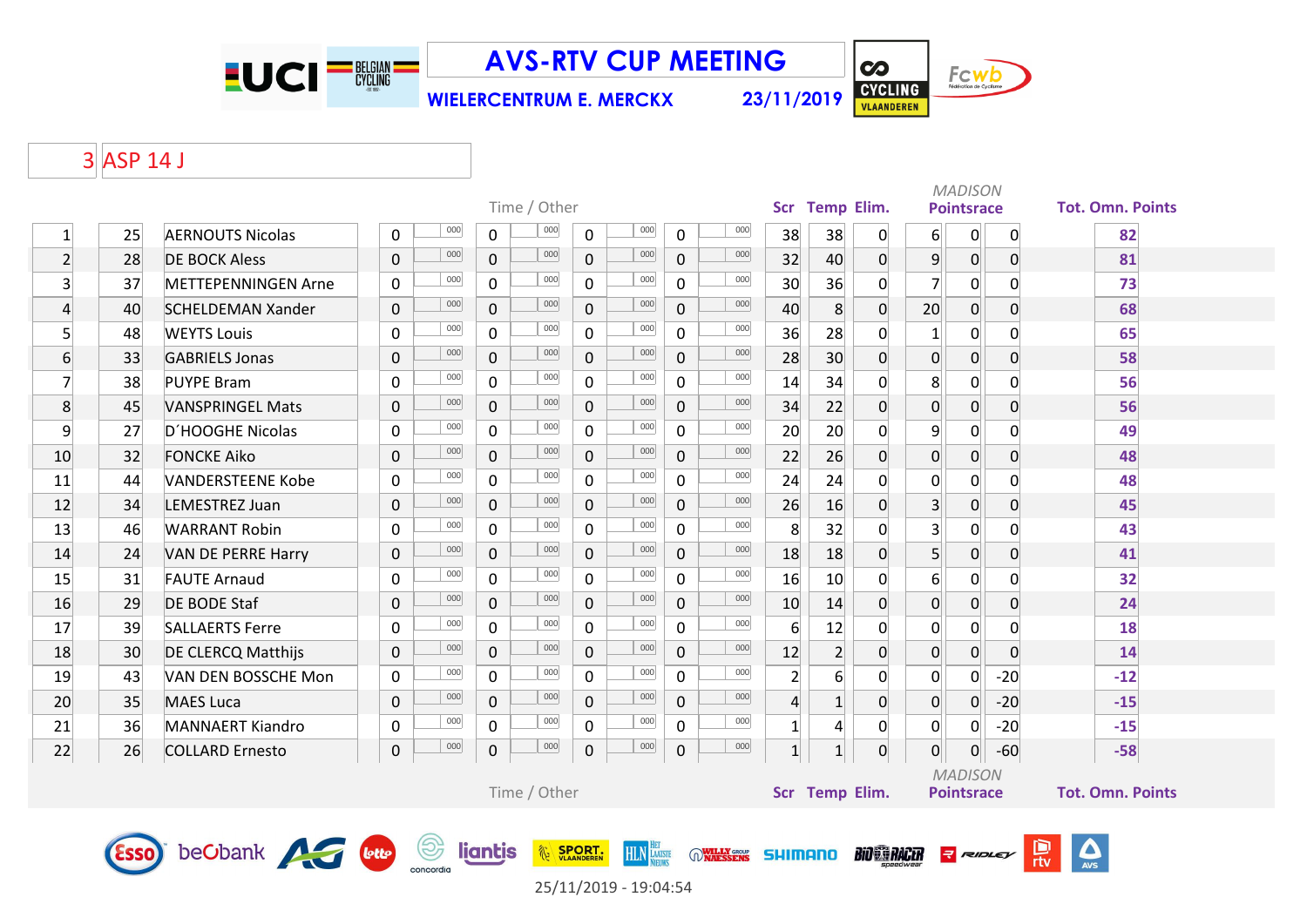

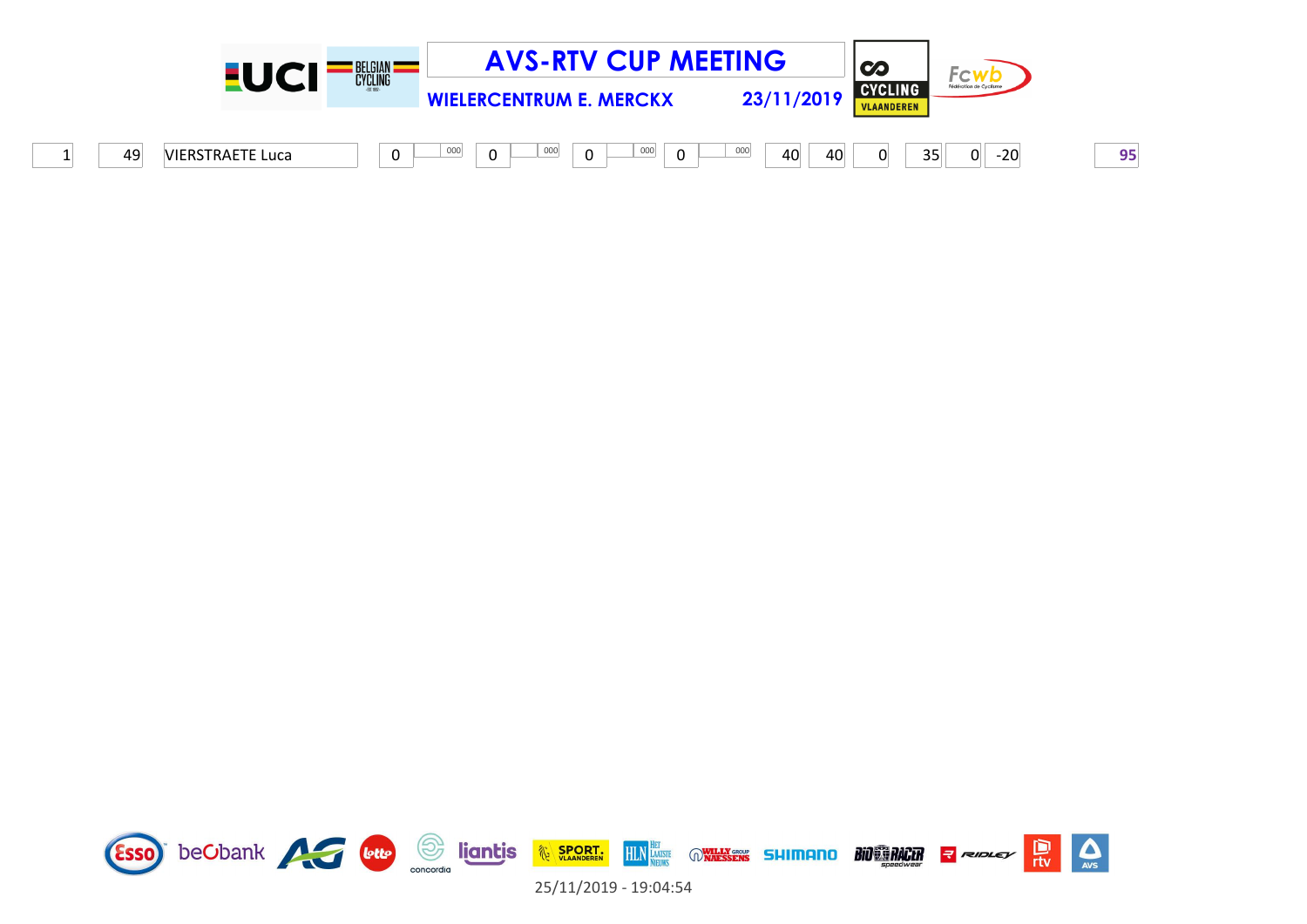

**WIELERCENTRUM E. MERCKX 23/11/2019**



 $\frac{D}{\pi v}$ 

 $RIDLEY$ 

**BIO®RACER** 

 $\sum_{\text{AVS}}$ 

#### 4 NIEUWELINGEN finale

Esso beCbank A Guy

|                         |    |                               |                    | Scr Temp Elim. |              |                |     | <b>MADISON</b>     |                 |                 |                |                |                   |                  |                         |
|-------------------------|----|-------------------------------|--------------------|----------------|--------------|----------------|-----|--------------------|-----------------|-----------------|----------------|----------------|-------------------|------------------|-------------------------|
|                         |    |                               |                    |                | Time / Other |                |     |                    |                 |                 |                |                | <b>Pointsrace</b> |                  | <b>Tot. Omn. Points</b> |
| $\mathbf{1}$            | 76 | <b>NEELE Maurits</b>          | 000<br>$\pmb{0}$   | 0              | 000          | 0              | 000 | 000<br>$\mathbf 0$ | 32              | 38              | $\overline{0}$ | $\overline{3}$ | 20                | $\mathbf 0$      | 93                      |
| $\overline{2}$          | 69 | L'EAU Michiel                 | 000<br>$\mathbf 0$ | $\overline{0}$ | 000          | $\overline{0}$ | 000 | 000<br>$\mathbf 0$ | 40              | 20              | 0              | 8              | 20                | $\overline{0}$   | 88                      |
| $\overline{\mathbf{3}}$ | 86 | VAN GUCHT Yoran               | 000<br>$\mathbf 0$ | $\mathbf 0$    | 000          | 0              | 000 | 000<br>$\mathbf 0$ | 38              | 36              | $\overline{0}$ | $\overline{9}$ | $\overline{0}$    | $\Omega$         | 83                      |
| $\vert 4 \vert$         | 74 | <b>LETEN Inias</b>            | 000<br>$\pmb{0}$   | $\mathbf 0$    | 000          | $\overline{0}$ | 000 | 000<br>$\mathbf 0$ | 36              | 40              | $\overline{0}$ | 5 <sup>1</sup> | $\overline{0}$    | $\overline{0}$   | 81                      |
| $\mathsf{s}$            | 52 | <b>BERTELS Jasper</b>         | 000<br>$\mathbf 0$ | $\mathbf 0$    | 000          | $\overline{0}$ | 000 | 000<br>$\mathbf 0$ | 38              | 40              | 0              | $\overline{3}$ | $\overline{0}$    | $\mathbf 0$      | 81                      |
| 6                       | 66 | GOOSSENS Nicholas             | 000<br>$\mathbf 0$ | $\mathbf 0$    | 000          | $\overline{0}$ | 000 | 000<br>$\mathbf 0$ | 18              | 36              | $\overline{0}$ | 5 <sup>1</sup> | 20                | $\boldsymbol{0}$ | 79                      |
| $\overline{7}$          | 79 | <b>SLAETS Yorick</b>          | 000<br>$\mathbf 0$ | $\overline{0}$ | 000          | $\overline{0}$ | 000 | 000<br>$\mathbf 0$ | 34              | 34              | 0              | $\overline{5}$ | $\overline{0}$    | 0                | 73                      |
| 8                       | 62 | <b>DINGEMANS Marijn</b>       | 000<br>$\mathbf 0$ | $\overline{0}$ | 000          | $\overline{0}$ | 000 | 000<br>$\mathbf 0$ | 34              | 34              | $\overline{0}$ | 3 <sup>1</sup> | $\overline{0}$    | $\overline{0}$   | 71                      |
| 9                       | 68 | <b>JONCKHEERE Jarne</b>       | 000<br>$\mathbf 0$ | $\mathbf 0$    | 000          | $\mathsf{O}$   | 000 | 000<br>$\mathbf 0$ | 32              | 38              | 0              | $\overline{0}$ | 0                 | $\mathbf 0$      | 70                      |
| 10                      | 58 | <b>DE SCHRIJVER Runar</b>     | 000<br>$\mathbf 0$ | $\mathbf 0$    | 000          | $\overline{0}$ | 000 | 000<br>$\mathbf 0$ | 40              | 26              | $\mathbf 0$    | $\overline{0}$ | $\overline{0}$    | $\boldsymbol{0}$ | 66                      |
| 11                      | 92 | <b>PRESTIANNI Sacha</b>       | 000<br>$\mathbf 0$ | $\mathbf 0$    | 000          | 0              | 000 | 000<br>$\mathbf 0$ | 36              | 24              | $\overline{0}$ | $\overline{3}$ | 0                 | $\mathbf 0$      | 63                      |
| 12                      | 87 | <b>VAN OUDENHOVE Stian</b>    | 000<br>$\mathbf 0$ | $\overline{0}$ | 000          | $\overline{0}$ | 000 | 000<br>$\mathbf 0$ | 22              | 30              | $\overline{0}$ | 10             | $\overline{0}$    | $\mathbf 0$      | 62                      |
| 13                      | 60 | <b>DELHAYE Corentin</b>       | 000<br>$\mathbf 0$ | $\mathsf{O}$   | 000          | 0              | 000 | 000<br>$\mathbf 0$ | 28              | 32              | $\overline{0}$ | $\overline{0}$ | 0                 | 0                | 60                      |
| 14                      | 77 | <b>NUYTTENS Thibaud</b>       | 000<br>$\pmb{0}$   | $\mathbf 0$    | 000          | $\overline{0}$ | 000 | 000<br>$\mathbf 0$ | 30 <sup>°</sup> | 28              | $\overline{0}$ | $\overline{0}$ | $\overline{0}$    | $\mathbf 0$      | 58                      |
| 15                      | 59 | <b>DE SCHUYTENEER Steffen</b> | 000<br>$\mathbf 0$ | 0              | 000          | $\mathsf{O}$   | 000 | 000<br>0           | 26              | 32              | $\mathbf 0$    | $\overline{0}$ | $\overline{0}$    | 0                | 58                      |
| 16                      | 78 | <b>PLACE Maxence</b>          | 000<br>$\mathbf 0$ | $\mathbf{0}$   | 000          | $\overline{0}$ | 000 | 000<br>$\mathbf 0$ | 28              | 26              | $\overline{0}$ | $\overline{0}$ | $\overline{0}$    | $\overline{0}$   | 54                      |
| 17                      | 57 | DE LIL Ronan                  | 000<br>$\mathbf 0$ | $\mathsf{O}$   | 000          | $\overline{0}$ | 000 | 000<br>$\mathbf 0$ | 24              | 28              | $\overline{0}$ | $\overline{0}$ | 0                 | 0                | 52                      |
| 18                      | 85 | VAN DEN HAUTE Milan           | 000<br>$\pmb{0}$   | $\mathbf 0$    | 000          | $\overline{0}$ | 000 | 000<br>$\mathbf 0$ | 26              | 22              | 0              | $\overline{0}$ | 0                 | $\mathbf 0$      | 48                      |
| 19                      | 56 | <b>DE BUYSSER Quinten</b>     | 000<br>$\mathbf 0$ | 0              | 000          | 0              | 000 | 000<br>$\mathbf 0$ | 22              | 24              | $\overline{0}$ | $\overline{0}$ | 0                 | $\overline{0}$   | 46                      |
| 20                      | 80 | <b>SNOEKS Baptiste</b>        | 000<br>$\mathsf 0$ | $\pmb{0}$      | 000          | 0              | 000 | 000<br>$\mathbf 0$ | 30 <sup>°</sup> | 12              | 0              | $\overline{0}$ | $\overline{0}$    | $\mathbf 0$      | 42                      |
| 21                      | 81 | <b>SOENENS Leyton</b>         | 000<br>$\mathbf 0$ | $\mathbf 0$    | 000          | 0              | 000 | 000<br>$\mathbf 0$ | 24              | 18              | 0              | $\mathbf 0$    | $\overline{0}$    | 0                | 42                      |
| 22                      | 83 | <b>SORLI Esteban</b>          | 000<br>$\mathbf 0$ | $\overline{0}$ | 000          | $\overline{0}$ | 000 | 000<br>$\mathbf 0$ | 20              | 22              | $\overline{0}$ | $\overline{0}$ | $\overline{0}$    | $\overline{0}$   | 42                      |
| 23                      | 90 | <b>VERMEULEN Milan</b>        | 000<br>$\mathbf 0$ | 0              | 000          | 0              | 000 | 000<br>$\mathbf 0$ | 16              | 20              | $\overline{0}$ | $\overline{0}$ | $\overline{0}$    | $\overline{0}$   | 36                      |
| 24                      | 55 | <b>CRIEL Emilio</b>           | 000<br>$\mathsf 0$ | $\pmb{0}$      | 000          | 0              | 000 | 000<br>$\pmb{0}$   | 16              | 30 <sup>°</sup> | $\overline{0}$ | $\mathbf 1$    | $\mathbf 0$       | $-20$            | 27                      |

25/11/2019 - 19:04:54

**HLN** LAATSTE

**WILLY SROWS** SHIMANO

**EXAMPLE SPORT.** 

**Son liantis**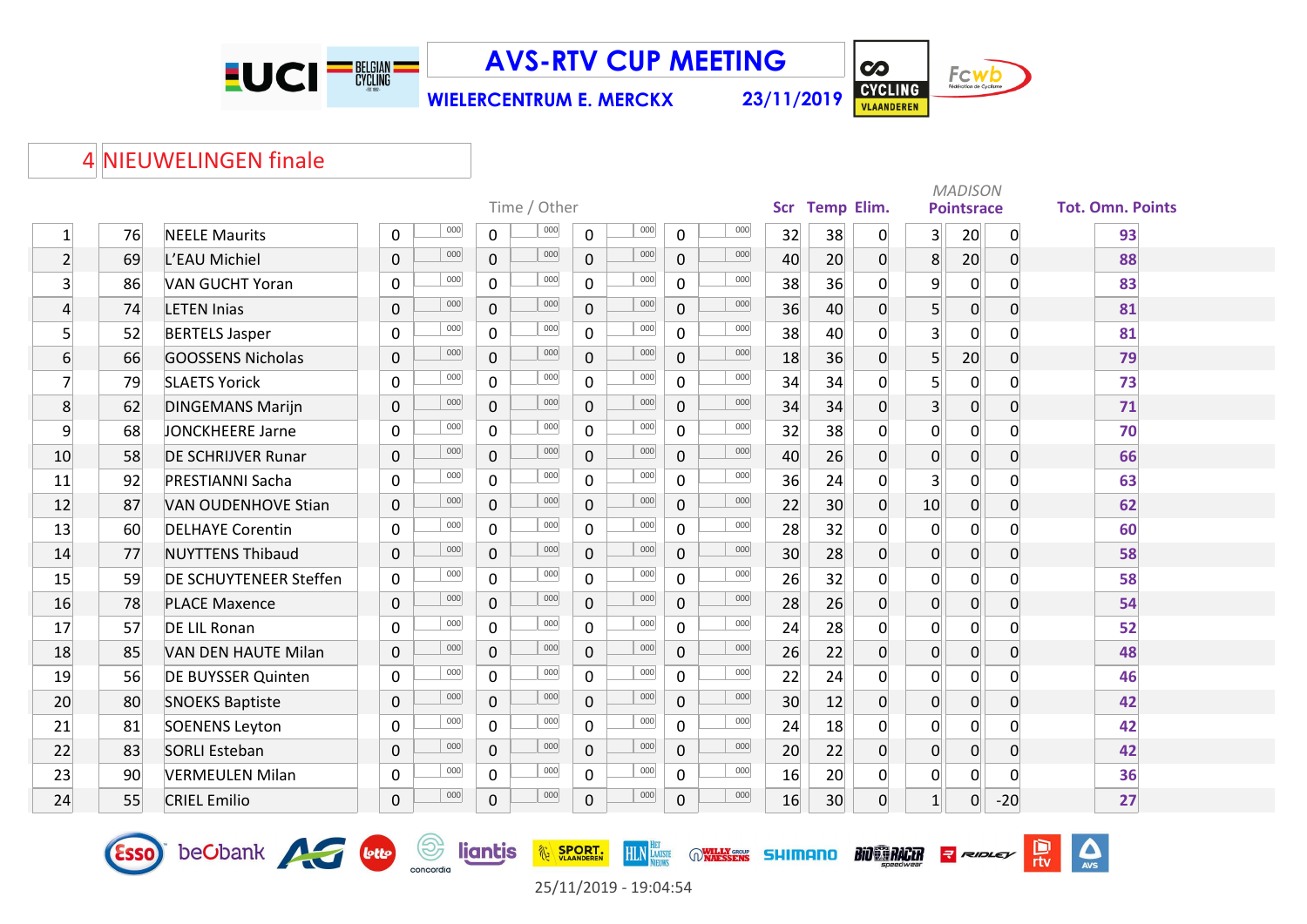

**WIELERCENTRUM E. MERCKX 23/11/2019**



### 5 JUNIORS

|    |     |                            |             |     |                |              |                | <b>MADISON</b><br><b>Pointsrace</b> |          |     |     |    |                   |                |                |          |                         |  |
|----|-----|----------------------------|-------------|-----|----------------|--------------|----------------|-------------------------------------|----------|-----|-----|----|-------------------|----------------|----------------|----------|-------------------------|--|
|    |     |                            |             |     |                | Time / Other |                |                                     |          |     | Scr |    | <b>Temp Elim.</b> |                |                |          | <b>Tot. Omn. Points</b> |  |
|    | 96  | <b>BERNARD Thibaut</b>     | 0           | 000 | 0              | 000          | 0              | 000                                 | $\Omega$ | 000 | 38  | 30 | 0                 | 14             | 20             | $\Omega$ | 102                     |  |
| 2  | 100 | <b>DETALLE Noah</b>        | $\mathbf 0$ | 000 | $\overline{0}$ | 000          | 0              | 000                                 | $\Omega$ | 000 | 36  | 40 | 0                 | 23             | 0              |          | 99                      |  |
| 3  | 109 | <b>VAN POECKE Etienne</b>  | 0           | 000 | 0              | 000          | 0              | 000                                 | 0        | 000 | 40  | 36 |                   | 17             | 0              |          | 93                      |  |
| 4  | 110 | VAN RILLAERT Dayan         | $\mathbf 0$ | 000 | $\mathbf 0$    | 000          | $\overline{0}$ | 000                                 | $\Omega$ | 000 | 32  | 28 | 0                 | 11             | 20             |          | 91                      |  |
| 5  | 104 | <b>RAES Renzo</b>          | 0           | 000 | 0              | 000          | 0              | 000                                 | 0        | 000 | 34  | 34 | 0                 | 6 <sup>1</sup> | 0              |          | 74                      |  |
| 6  | 95  | <b>BEIRLAEN Jakov</b>      | $\mathbf 0$ | 000 | $\mathbf 0$    | 000          | 0              | 000                                 | $\Omega$ | 000 | 30  | 32 | 0                 | 8              | $\overline{0}$ |          | 70                      |  |
|    | 99  | <b>DECEUNINCK Andreas</b>  | 0           | 000 | 0              | 000          | 0              | 000                                 | $\Omega$ | 000 | 20  | 20 | 0                 | 6              | 20             |          | 66                      |  |
| 8  | 108 | <b>VAN GILS Yannick</b>    | $\mathbf 0$ | 000 | 0              | 000          | 0              | 000                                 | $\Omega$ | 000 | 22  | 18 | 0                 | $\overline{3}$ | 20             |          | 63                      |  |
| 9  | 101 | <b>HUBO Xander</b>         | 0           | 000 | 0              | 000          | 0              | 000                                 | $\Omega$ | 000 | 18  | 26 |                   | 8              | $\Omega$       |          | 52                      |  |
| 10 | 103 | MEERSMAN Jari              | $\mathbf 0$ | 000 | 0              | 000          | 0              | 000                                 | $\Omega$ | 000 | 26  | 22 | 0                 | 3 <sup>1</sup> | 0              |          | 51                      |  |
| 11 | 105 | <b>SCLACMENDER Mathias</b> | 0           | 000 | 0              | 000          | 0              | 000                                 | 0        | 000 | 24  | 24 |                   | 0              | 0              |          | 48                      |  |
| 12 | 98  | <b>BRUNEAU Louis</b>       | $\mathbf 0$ | 000 | $\mathbf{O}$   | 000          | $\mathbf{0}$   | 000                                 | $\Omega$ | 000 | 14  | 14 | 0                 | 0              | $\overline{0}$ | $-20$    |                         |  |
| 13 | 107 | <b>STOOPEN Xander</b>      | 0           | 000 | 0              | 000          | 0              | 000                                 | 0        | 000 | 12  | 16 |                   | 0              | 0              | -60      | $-32$                   |  |
| 14 | 102 | <b>LACROIX Tanguy</b>      | $\pmb{0}$   | 000 | $\pmb{0}$      | 000          | 0              | 000                                 | 0        | 000 | 16  | 12 | 0                 | 0              | 0              | $-80$    | $-52$                   |  |

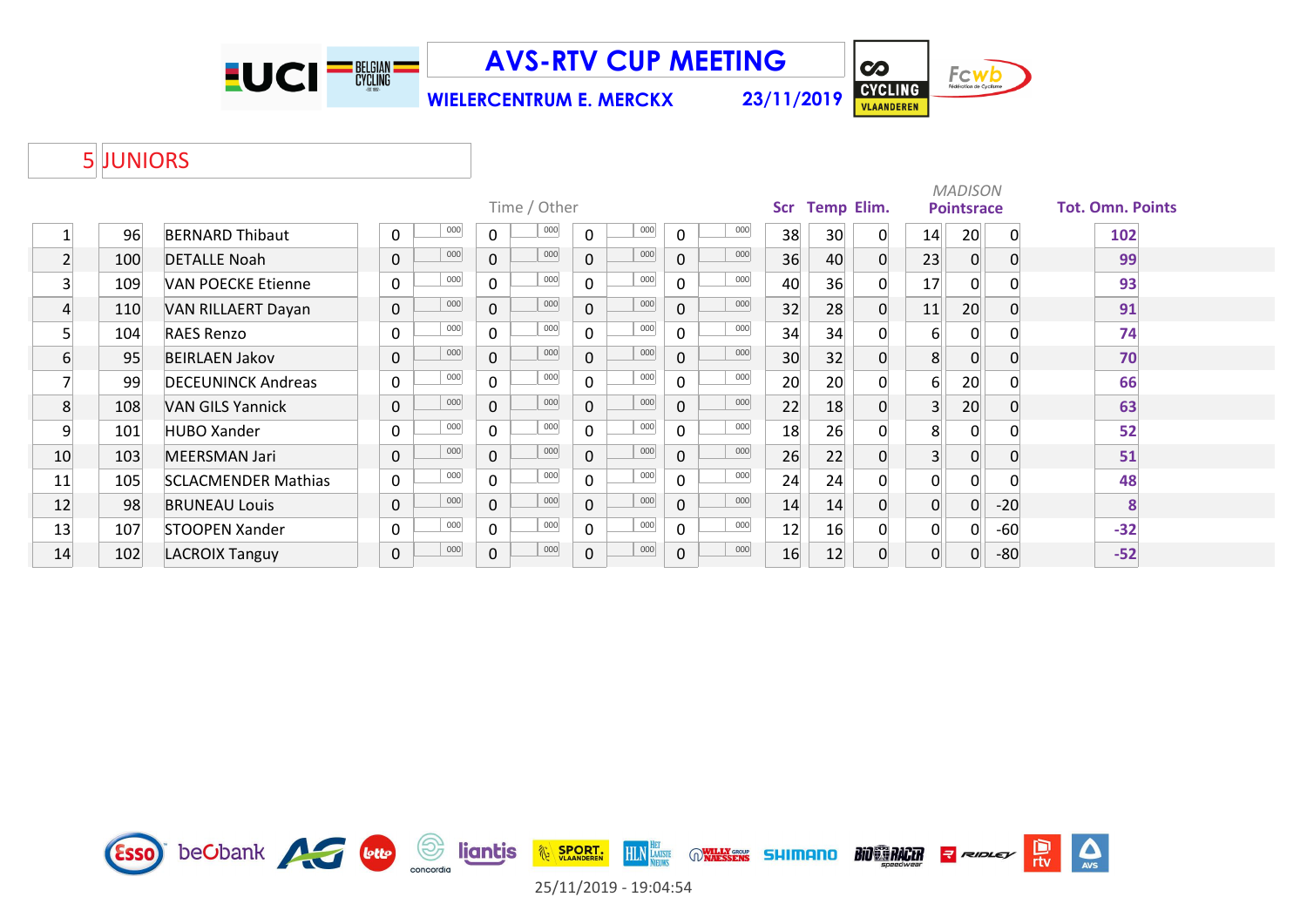

**WIELERCENTRUM E. MERCKX 23/11/2019**



 $| \boldsymbol{\infty} |$ 

### DAMES

|                         |        | Scr Temp Elim.                 |                                |                     |                     | <b>MADISON</b><br><b>Pointsrace</b> |                    | <b>Tot. Omn. Points</b> |                            |    |                 |                     |                |                                     |                     |                         |
|-------------------------|--------|--------------------------------|--------------------------------|---------------------|---------------------|-------------------------------------|--------------------|-------------------------|----------------------------|----|-----------------|---------------------|----------------|-------------------------------------|---------------------|-------------------------|
| $\mathbf{1}$            | 112    | LINTHOUDT Jade                 | 000<br>0                       | 0                   | Time / Other<br>000 | $\pmb{0}$                           | 000                | $\mathbf 0$             | 000                        | 40 | 40              | 0                   | 23             | 0                                   | $\mathbf 0$         | 103                     |
| $\overline{2}$          | 114    | <b>PUYPE Laura</b>             | 000<br>$\mathbf 0$             | $\pmb{0}$           | 000                 | $\pmb{0}$                           | 000                | 0                       | 000                        | 38 | 38              | $\overline{0}$      | 14             | $\boldsymbol{0}$                    | $\mathbf 0$         | 90                      |
| $\overline{3}$          | 111    | JOORIS Febe                    | 000<br>$\mathbf 0$             | $\mathbf 0$         | 000                 | $\mathbf 0$                         | 000                | $\mathbf 0$             | 000                        | 32 | 36              | 0                   | 11             | 0                                   | 0                   | 79                      |
| $\overline{4}$          | 116    | <b>VAN GIJSEL Dewy</b>         | 000<br>$\mathbf 0$             | $\overline{0}$      | 000                 | $\mathbf 0$                         | 000                | $\overline{0}$          | 000                        | 34 | 34              | $\overline{0}$      | $\vert$ 1      | $\boldsymbol{0}$                    | $\mathbf 0$         | 69                      |
| $5\overline{)}$         | 113    | <b>NICOLAES Julie</b>          | 000<br>$\pmb{0}$               | $\mathbf 0$         | 000                 | 0                                   | 000                | $\mathbf 0$             | 000                        | 30 | 32              | 0                   | 5 <sup>1</sup> | $\overline{0}$                      | 0                   | 67                      |
| $6 \overline{6}$        | 115    | <b>ROTTIERS Margot</b>         | 000<br>$\pmb{0}$               | $\mathsf 0$         | 000                 | $\mathbf 0$                         | 000                | 0                       | 000                        | 36 | 30 <sup>°</sup> | 0                   | $1\vert$       | $\boldsymbol{0}$                    | 0                   | 67                      |
|                         |        |                                |                                |                     | Time / Other        |                                     |                    |                         |                            |    | Scr Temp Elim.  |                     |                | <b>MADISON</b><br><b>Pointsrace</b> |                     | <b>Tot. Omn. Points</b> |
| $\mathbf{1}$            | 123    | <b>VAN CONINCKXLOEY Jolien</b> | 000<br>$\mathbf 0$             | $\mathbf 0$         | 000                 | 0                                   | 000                | 0                       | 000                        | 40 | 34              | 0                   | 15             | 0                                   | 0                   | 89                      |
| $\overline{2}$          | 122    | <b>TVEIT Nora</b>              | 000<br>$\pmb{0}$               | $\mathbf 0$         | 000                 | $\pmb{0}$                           | 000                | 0                       | 000                        | 38 | 38              | $\mathbf 0$         | 13             | $\boldsymbol{0}$                    | $\mathbf 0$         | 89                      |
| $\overline{3}$          | 117    | <b>DE CLERCQ Katrijn</b>       | 000<br>0                       | $\mathbf 0$         | 000                 | $\mathsf{O}$                        | 000                | $\mathbf 0$             | 000                        | 34 | 40              | 0                   | 13             | $\mathbf 0$                         | 0                   | 87                      |
| $\overline{4}$          | 126    | <b>VANHOVE Marith</b>          | 000<br>$\mathbf 0$             | $\mathbf 0$         | 000                 | $\mathbf 0$                         | 000                | $\mathbf 0$             | 000                        | 36 | 36              | $\overline{0}$      | 12             | $\pmb{0}$                           | $\overline{0}$      | 84                      |
| $5\overline{)}$         | 120    | <b>MAES Sara</b>               | 000<br>0                       | $\mathbf 0$         | 000                 | $\mathbf 0$                         | 000                | $\mathbf 0$             | 000                        | 32 | 32              | 0                   | $\overline{2}$ | 0                                   | 0                   | 66                      |
| $\sqrt{6}$              | 121    | <b>STRUIK Misha</b>            | 000<br>$\mathbf 0$             | $\mathsf{O}\xspace$ | 000                 | $\pmb{0}$                           | 000                | $\mathbf 0$             | 000                        | 30 | 30              | 0                   | $\overline{0}$ | $\mathbf 0$                         | $\mathbf 0$         | 60                      |
| $\overline{7}$          | 118    | <b>JONCKERS Océane</b>         | 000<br>0                       | $\mathbf 0$         | 000                 | 0                                   | 000                | $\mathbf 0$             | 000                        | 26 | 28              | 0                   | $\overline{0}$ | $\mathbf 0$                         | 0                   | 54                      |
| 8                       | 119    | <b>KEMPS Stephanie</b>         | 000<br>$\pmb{0}$               | 0                   | 000                 | $\pmb{0}$                           | 000                | 0                       | 000                        | 28 | 26              | 0                   | $\overline{0}$ | $\boldsymbol{0}$                    | $\mathbf 0$         | 54                      |
| 9                       | 127    | <b>VANDEPUTTE Yenna</b>        | 000<br>$\pmb{0}$               | $\mathbf 0$         | 000                 | $\mathbf 0$                         | 000                | $\Omega$                | 000                        | 24 | 24              | $\overline{0}$      | $\mathbf 0$    | $\mathbf 0$                         | $\overline{0}$      | 48                      |
| 10                      | 125    | VAN DEN DRIES Ann-Sophi        | 000<br>$\mathsf{O}\xspace$     | 0                   | 000                 | $\mathbf 0$                         | 000                | 0                       | 000                        | 22 | 22              | $\overline{0}$      | $\overline{0}$ | $\mathbf 0$                         | $\overline{0}$      | 44                      |
|                         |        |                                |                                |                     | Time / Other        |                                     |                    |                         |                            |    | Scr Temp Elim.  |                     |                | <b>MADISON</b><br><b>Pointsrace</b> |                     | <b>Tot. Omn. Points</b> |
| $\mathbf{1}$            | 130    | <b>EICKHOF Juliet</b>          | 000<br>0                       | $\mathbf 0$         | 000                 | $\pmb{0}$                           | 000                | $\mathbf 0$             | 000                        | 40 | 40              | 0                   | 23             | 0                                   | 0                   | 103                     |
| $\overline{2}$          | 132    | <b>CENT Marit</b>              | 000<br>$\pmb{0}$               | $\mathbf 0$         | 000                 | $\pmb{0}$                           | 000                | $\mathbf 0$             | 000                        | 38 | 32              | $\overline{0}$      | 17             | $\overline{0}$                      | $\mathbf 0$         | 87                      |
| $\overline{\mathbf{3}}$ | 131    | <b>VERBEEK Britt</b>           | 000<br>$\pmb{0}$               | $\mathbf 0$         | 000                 | $\pmb{0}$                           | 000                | $\mathsf{O}$            | 000                        | 36 | 38              | 0                   | 10             | $\overline{0}$                      | $\mathsf{O}\xspace$ | 84                      |
|                         | (ESSO) | beCbank                        | $\circledcirc$<br><b>lette</b> | liantis             |                     | <b>EXAMPLE SPORT.</b>               | <b>HLN</b> LAATSTE |                         | <b>WILLY GROUP</b> SHIMANO |    |                 | <b>BIO SA RACER</b> |                | <b>RIDLEY</b>                       |                     | D<br>$\Delta$<br>rtv    |

concordia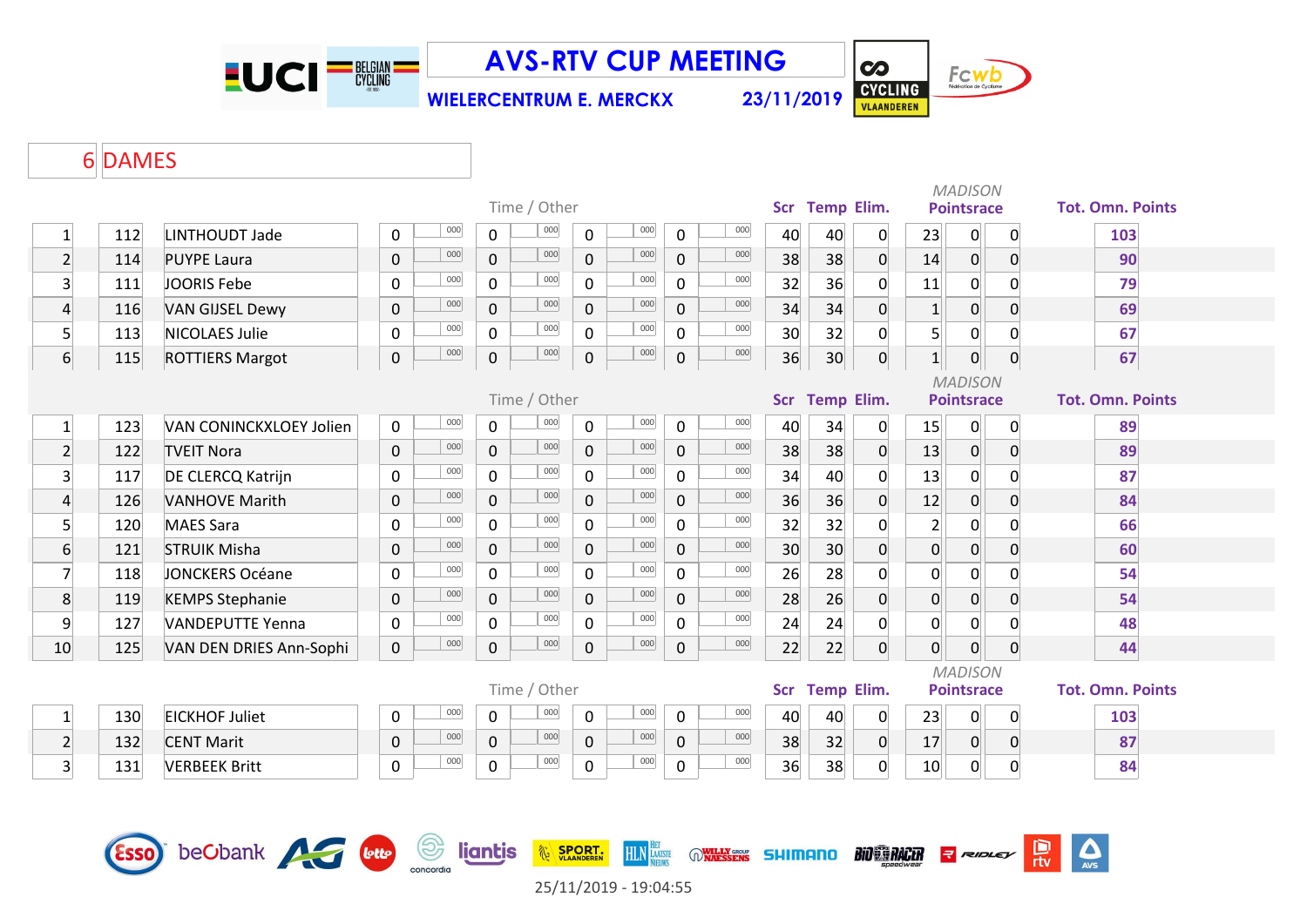

**WIELERCENTRUM E. MERCKX 23/11/2019**



**CO** 

Fcwb

#### 11 NIEUW kleine finale

|                |    |                             |                     |     | <b>MADISON</b><br><b>Pointsrace</b><br>Scr Temp Elim. |              |                |     |                |     |                  |                 |                |                |                |             |                         |
|----------------|----|-----------------------------|---------------------|-----|-------------------------------------------------------|--------------|----------------|-----|----------------|-----|------------------|-----------------|----------------|----------------|----------------|-------------|-------------------------|
|                |    |                             |                     |     |                                                       | Time / Other |                |     |                |     |                  |                 |                |                |                |             | <b>Tot. Omn. Points</b> |
|                | 84 | <b>VAN DAELE Ivo</b>        | $\mathbf 0$         | 000 | $\mathbf{0}$                                          | $000\,$      | 0              | 000 | $\Omega$       | 000 | 18               | 18              | 0              | 0              | $\overline{0}$ | 0           | 36                      |
| 2 <sup>1</sup> | 72 | LEFEBVRE Johan              | $\mathsf{O}\xspace$ | 000 | $\overline{0}$                                        | 000          | $\overline{0}$ | 000 | $\mathbf 0$    | 000 | 20               | 16              | $\overline{0}$ | $\overline{0}$ | $\overline{0}$ | $\mathbf 0$ | 36                      |
| 3 <sup>1</sup> | 82 | <b>SOENENS Viktor</b>       | 0                   | 000 | $\mathbf 0$                                           | 000          | $\mathsf{O}$   | 000 | 0              | 000 | 14               | 16              | 0              | $\overline{0}$ | 0              | 0           | 30                      |
| $\overline{4}$ | 53 | <b>BOELEN Victor</b>        | $\mathbf 0$         | 000 | 0                                                     | 000          | $\overline{0}$ | 000 | $\Omega$       | 000 | 10               | 14              | 0              | $\overline{0}$ | $\overline{0}$ | 0           | 24                      |
| 5 <sup>1</sup> | 67 | <b>GOVAERT Tanghi</b>       | 0                   | 000 | 0                                                     | 000          | 0              | 000 | $\Omega$       | 000 | 12               | 12              | 0              | 0              | 0              | 0           | 24                      |
| 6              | 51 | <b>BAUDUIN Romain</b>       | $\mathsf{O}\xspace$ | 000 | $\mathbf 0$                                           | 000          | $\overline{0}$ | 000 | $\overline{0}$ | 000 | 14               | 10 <sup>1</sup> | 0              | $\overline{0}$ | $\overline{0}$ | 0           | 24                      |
|                | 65 | <b>GANGAI Luis</b>          | $\mathbf 0$         | 000 | $\Omega$                                              | 000          | $\overline{0}$ | 000 | $\Omega$       | 000 | 12               | 8               | $\Omega$       | $\mathbf 0$    | 0              | 0           | 20                      |
| 8              | 71 | <b>LANDTSHEER Tibo</b>      | $\mathbf 0$         | 000 | $\Omega$                                              | 000          | $\overline{0}$ | 000 | $\Omega$       | 000 | 8                | 10 <sup>1</sup> | $\overline{0}$ | $\overline{0}$ | $\mathbf{0}$   | 0           | 18                      |
| 9              | 88 | <b>VANDE MOORTEL Matteo</b> | $\mathbf 0$         | 000 | $\overline{0}$                                        | 000          | $\mathsf{O}$   | 000 | $\Omega$       | 000 | 10               | 8               | 0              | $\overline{0}$ | 0              | 0           | 18                      |
| 10             | 89 | <b>VANEECKHOUTTE Victor</b> | $\mathbf 0$         | 000 | $\overline{0}$                                        | 000          | $\overline{0}$ | 000 | $\overline{0}$ | 000 | $\overline{2}$   | 14              | $\mathbf{0}$   | $\overline{0}$ | $\Omega$       | 0           | 16                      |
| 11             | 91 | <b>VERSCHAEVE Milan</b>     | $\mathbf 0$         | 000 | $\mathbf 0$                                           | 000          | $\mathsf{O}$   | 000 | $\Omega$       | 000 | 8                | 6               | $\Omega$       | $\overline{0}$ | $\Omega$       | 0           | 14                      |
| 12             | 63 | <b>EVERAERT Mathias</b>     | $\mathbf 0$         | 000 | 0                                                     | 000          | $\mathbf 0$    | 000 | $\Omega$       | 000 | 6                |                 | $\overline{0}$ | $\overline{0}$ | 0              | 0           | 10                      |
| 13             | 54 | <b>CHINTINNE Tom</b>        | $\mathbf 0$         | 000 | 0                                                     | 000          | $\overline{0}$ | 000 | $\Omega$       | 000 | $2 \overline{ }$ | 6               | 0              | $\overline{0}$ | 0              | 0           | 8                       |
| 14             | 70 | <b>LACROIX Hugues</b>       | $\mathsf{O}\xspace$ | 000 | $\overline{0}$                                        | 000          | $\mathbf 0$    | 000 | $\mathbf{0}$   | 000 | $\overline{4}$   | 4               | $\overline{0}$ | $\overline{0}$ | $\Omega$       | $\mathbf 0$ | 8                       |
| 15             | 75 | <b>MAYENCE Pierre</b>       | $\mathsf{O}$        | 000 | $\mathbf{0}$                                          | 000          | 0              | 000 | $\Omega$       | 000 | $\overline{4}$   | $\overline{2}$  | $\Omega$       | 0              | 0              | 0           |                         |
| 16             | 64 | <b>FAGNARD Lucas</b>        | $\mathbf 0$         | 000 | $\overline{0}$                                        | 000          | $\mathbf 0$    | 000 | 0              | 000 |                  | $\overline{2}$  | 0              | $\overline{0}$ | 0              | $\mathbf 0$ |                         |
| 17             | 73 | <b>LEROY Maxime</b>         | $\mathsf{O}$        | 000 | $\mathbf 0$                                           | 000          | $\mathsf{O}$   | 000 | 0              | 000 |                  |                 | 0              | 0              | 0              | $\mathbf 0$ |                         |

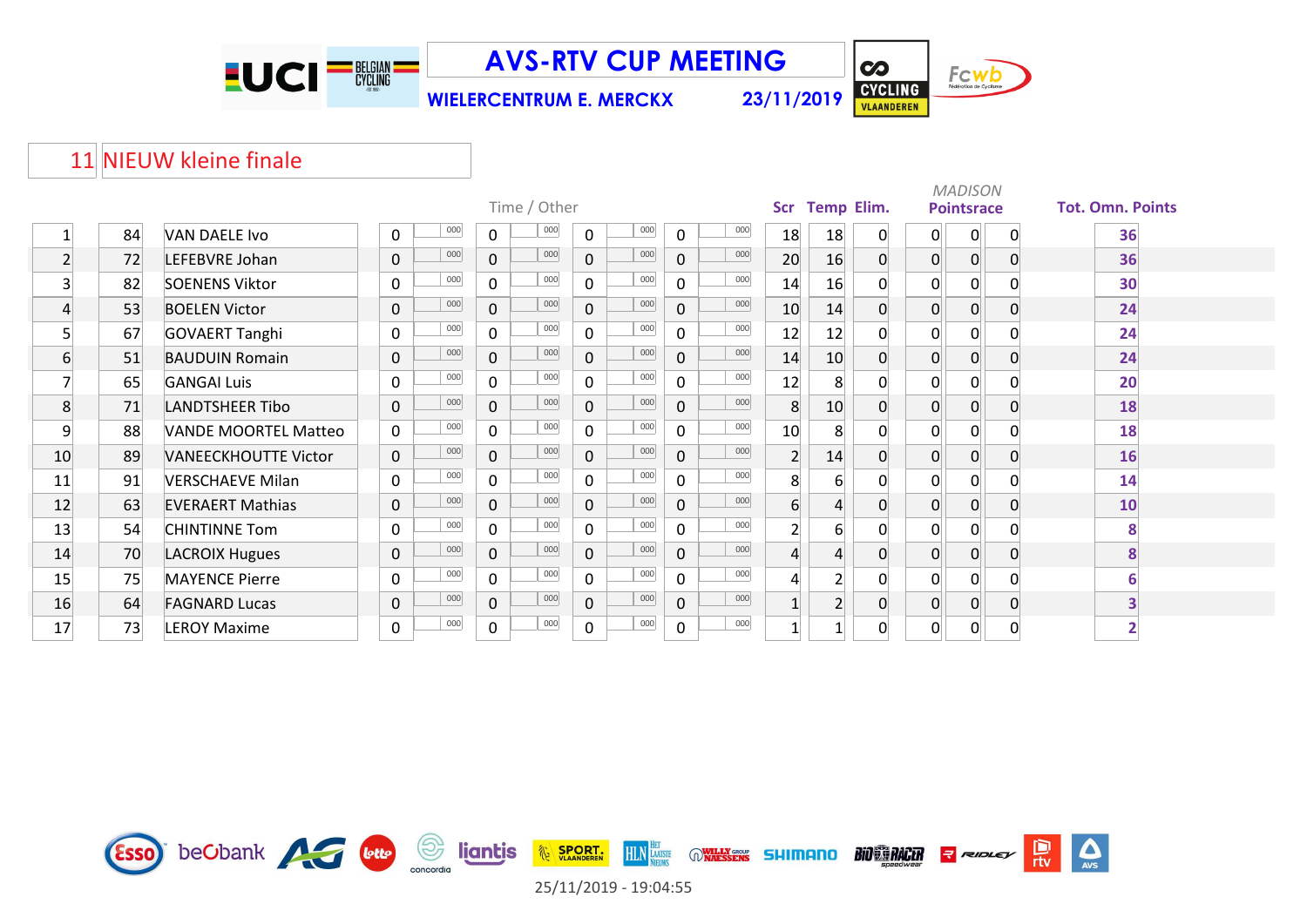

**CO** Fcwb CYCLING **WIELERCENTRUM E. MERCKX 23/11/2019**

 $\sum_{\text{AVS}}$ 

e<br>rtv

**R** RIDLEY

**BIO RACER** 

**WILLY GROUP SHIMANO** 

# 13 500 M

|                         |     |                         |           |              |              |                |      |             |                     |         |                |                         |                | <b>MADISON</b> |                                     |          |   |                         |
|-------------------------|-----|-------------------------|-----------|--------------|--------------|----------------|------|-------------|---------------------|---------|----------------|-------------------------|----------------|----------------|-------------------------------------|----------|---|-------------------------|
|                         |     |                         |           | Time / Other |              | Scr Temp Elim. |      |             | <b>Pointsrace</b>   |         |                | <b>Tot. Omn. Points</b> |                |                |                                     |          |   |                         |
| $\mathbf{1}$            | 74  | <b>LETEN Inias</b>      | 0         | 000          | 0            | 000            | $-1$ | $00:35$ 921 | $\mathbf 0$         | 000     | 0              | 0                       | 0              | 0              | 0                                   | 0        |   | $-1$                    |
| $\overline{2}$          | 86  | <b>VAN GUCHT Anton</b>  | $\pmb{0}$ | 000          | $\mathbf 0$  | 000            | $-2$ | $00:36$ 126 | $\mathbf 0$         | 000     | 0              | 0                       | $\mathbf 0$    | 0              | $\overline{0}$                      |          | 0 | $-2$                    |
| $\overline{3}$          | 69  | L'EAU Michiel           | 0         | 000          | $\mathbf 0$  | 000            | $-3$ | $00:39$ 210 | $\mathbf 0$         | 000     | 0              | $\Omega$                | 0              | $\overline{0}$ | 0                                   | 0        |   | $-3$                    |
| 4                       | 76  | <b>NEELE Maurits</b>    | $\pmb{0}$ | 000          | $\pmb{0}$    | 000            | $-4$ | $00:39$ 261 | $\pmb{0}$           | $000\,$ | $\overline{0}$ | 0                       | $\overline{0}$ | $\overline{0}$ | $\overline{0}$                      |          | 0 | $-4$                    |
|                         |     |                         |           |              |              | Time / Other   |      |             |                     |         |                | Scr Temp Elim.          |                |                | <b>MADISON</b><br><b>Pointsrace</b> |          |   | <b>Tot. Omn. Points</b> |
|                         | 114 | <b>PUYPE Laura</b>      | 0         | 000          | 0            | 000            | $-1$ | $00:41$ 219 | 0                   | 000     | 0              | 0                       | 0              | 0              | 0                                   |          | 0 | -1                      |
| $\overline{2}$          | 112 | LINTHOUDT Jade          | $\pmb{0}$ | 000          | $\mathbf 0$  | 000            | $-2$ | $00:41$ 488 | $\mathbf{0}$        | 000     | $\overline{0}$ | 0                       | $\mathbf 0$    | $\overline{0}$ | 0 <sup>1</sup>                      |          | 0 | $-2$                    |
| $\overline{\mathbf{3}}$ | 111 | JOORIS Febe             | $\pmb{0}$ | 000          | $\mathbf 0$  | 000            | $-3$ | $00:41$ 695 | $\mathbf 0$         | 000     | $\overline{0}$ | $\Omega$                | $\Omega$       | 0              | 0                                   |          |   | $-3$                    |
| $\overline{4}$          | 116 | <b>VAN GIJSEL Dewy</b>  | $\pmb{0}$ | 000          | $\mathbf 0$  | 000            | $-4$ | 00:45 792   | $\mathsf{O}\xspace$ | 000     | $\Omega$       | 0                       | $\mathbf{0}$   | $\overline{0}$ | $\overline{0}$                      | 0        |   | $-4$                    |
|                         |     |                         |           |              |              | Time / Other   |      |             |                     |         | Scr            | Temp Elim.              |                |                | <b>MADISON</b><br><b>Pointsrace</b> |          |   | <b>Tot. Omn. Points</b> |
|                         |     |                         |           | 000          |              | 000            |      | 00:36 389   |                     | 000     |                |                         |                |                |                                     |          |   |                         |
|                         | 126 | <b>VANHOVE Marith</b>   | 0         |              | $\mathbf 0$  |                | $-1$ |             | $\pmb{0}$           |         | 0              | 0                       | 0              | 0              | $\mathbf 0$                         | $\Omega$ |   | $-1$                    |
| $\overline{2}$          | 117 | DE CLERCQ Katrijn       | $\pmb{0}$ | 000          | $\mathbf 0$  | 000            | $-2$ | $00:37$ 535 | $\mathbf 0$         | 000     | $\overline{0}$ | 0                       | $\mathbf 0$    | 0              | $\overline{0}$                      |          | 0 | $-2$                    |
| 3                       | 122 | <b>TVEIT Nora</b>       | 0         | 000          | $\mathbf 0$  | 000            | $-3$ | $00:38$ 195 | $\mathbf 0$         | 000     | 0              | 0                       | $\mathbf{0}$   | 0              | 0                                   |          |   | $-3$                    |
| $\overline{4}$          | 123 | VAN CONINCKXLOEY Jolien | $\pmb{0}$ | 000          | $\mathbf 0$  | 000            | $-4$ | $00:40$ 074 | $\pmb{0}$           | 000     | $\overline{0}$ | 0                       | $\mathbf 0$    | $\overline{0}$ | $\overline{0}$                      | 0        |   | $-4$                    |
|                         |     |                         |           |              |              |                |      |             |                     |         |                |                         |                |                | <b>MADISON</b>                      |          |   |                         |
|                         |     |                         |           |              |              | Time / Other   |      |             |                     |         |                | Scr Temp Elim.          |                |                | <b>Pointsrace</b>                   |          |   | <b>Tot. Omn. Points</b> |
| $\mathbf{1}$            | 130 | <b>EICKHOF Juliet</b>   | 0         | 000          | $\mathsf{O}$ | 000            | $-1$ | $00:40$ 145 | $\mathsf{O}$        | 000     | 0              | 0                       | 0              | 0              | 0                                   | 0        |   | -1                      |
| $\overline{2}$          | 131 | <b>VERBEEK Britt</b>    | $\pmb{0}$ | 000          | $\mathbf 0$  | 000            | $-2$ | $00:41$ 518 | $\mathbf 0$         | 000     | $\overline{0}$ | 0                       | $\mathbf{0}$   | $\overline{0}$ | 0                                   |          | 0 | $-2$                    |